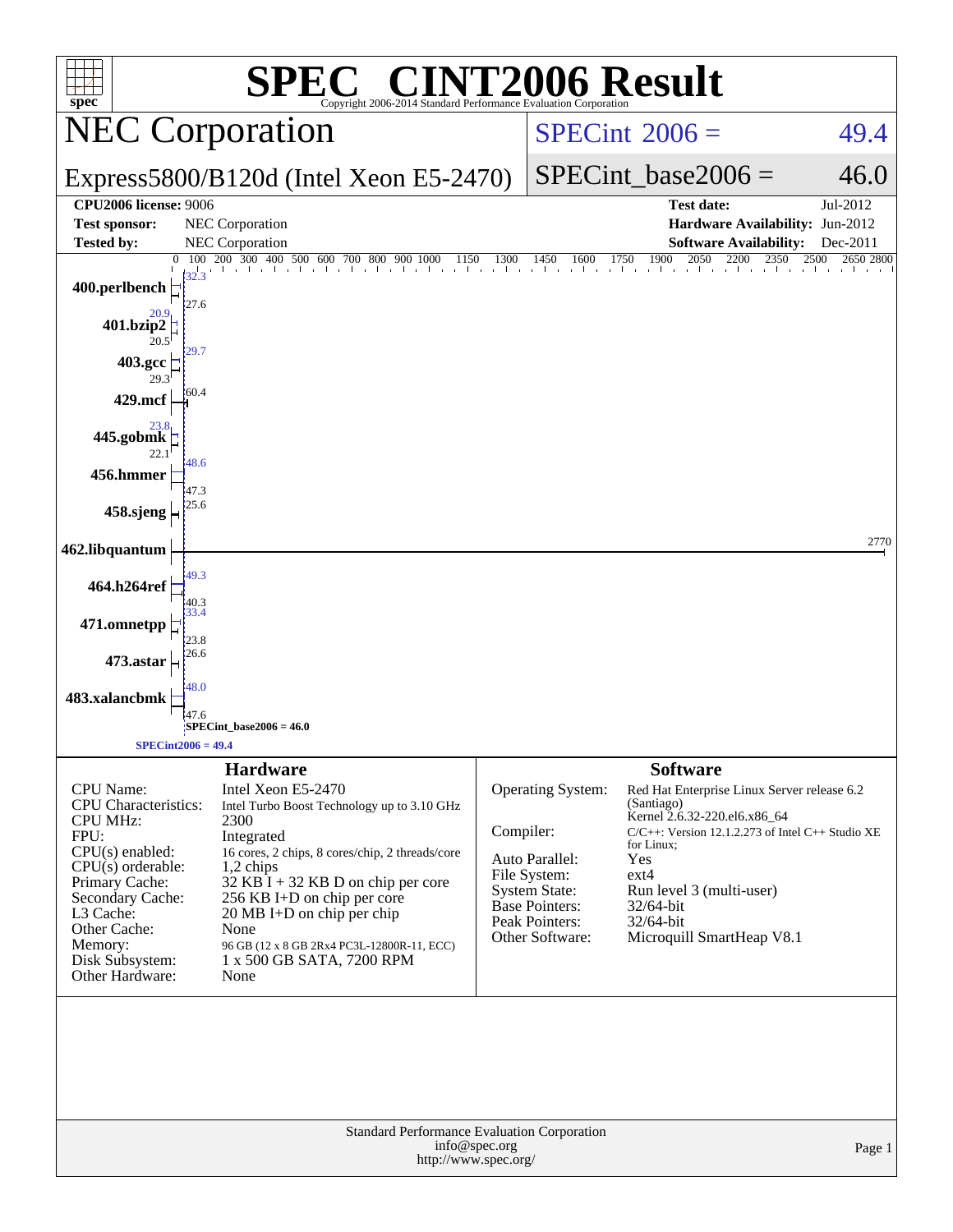

# **[SPEC CINT2006 Result](http://www.spec.org/auto/cpu2006/Docs/result-fields.html#SPECCINT2006Result)**

## NEC Corporation

### $SPECint2006 = 49.4$  $SPECint2006 = 49.4$

Express5800/B120d (Intel Xeon E5-2470)

 $SPECTnt\_base2006 = 46.0$ 

#### **[CPU2006 license:](http://www.spec.org/auto/cpu2006/Docs/result-fields.html#CPU2006license)** 9006 **[Test date:](http://www.spec.org/auto/cpu2006/Docs/result-fields.html#Testdate)** Jul-2012

**[Test sponsor:](http://www.spec.org/auto/cpu2006/Docs/result-fields.html#Testsponsor)** NEC Corporation **[Hardware Availability:](http://www.spec.org/auto/cpu2006/Docs/result-fields.html#HardwareAvailability)** Jun-2012 **[Tested by:](http://www.spec.org/auto/cpu2006/Docs/result-fields.html#Testedby)** NEC Corporation **[Software Availability:](http://www.spec.org/auto/cpu2006/Docs/result-fields.html#SoftwareAvailability)** Dec-2011

#### **[Results Table](http://www.spec.org/auto/cpu2006/Docs/result-fields.html#ResultsTable)**

|                  | <b>Base</b>                                                    |              |                |       |                |       | <b>Peak</b>                                   |              |                |              |                |              |
|------------------|----------------------------------------------------------------|--------------|----------------|-------|----------------|-------|-----------------------------------------------|--------------|----------------|--------------|----------------|--------------|
| <b>Benchmark</b> | <b>Seconds</b>                                                 | <b>Ratio</b> | <b>Seconds</b> | Ratio | <b>Seconds</b> | Ratio | <b>Seconds</b>                                | <b>Ratio</b> | <b>Seconds</b> | <b>Ratio</b> | <b>Seconds</b> | <b>Ratio</b> |
| 400.perlbench    | 352                                                            | 27.8         | 354            | 27.6  | 354            | 27.6  | 302                                           | <u>32.3</u>  | 301            | 32.4         | 303            | 32.3         |
| 401.bzip2        | 470                                                            | 20.5         | 470            | 20.5  | 470            | 20.5  | 461                                           | 20.9         | 461            | 20.9         | 462            | 20.9         |
| $403.\text{gcc}$ | 275                                                            | 29.3         | 275            | 29.3  | 274            | 29.3  | 271                                           | 29.7         | 271            | 29.7         | 271            | 29.7         |
| $429$ .mcf       | 151                                                            | 60.3         | 151            | 60.5  | <u>151</u>     | 60.4  | 151                                           | 60.3         | 151            | 60.5         | 151            | 60.4         |
| $445$ .gobmk     | 474                                                            | 22.1         | 475            | 22.1  | 474            | 22.1  | 441                                           | 23.8         | 440            | 23.8         | 440            | 23.8         |
| 456.hmmer        | 197                                                            | 47.3         | 197            | 47.3  | 197            | 47.3  | 192                                           | 48.6         | 192            | 48.6         | 192            | 48.7         |
| $458$ .sjeng     | 473                                                            | 25.6         | 473            | 25.6  | 473            | 25.6  | 473                                           | 25.6         | 473            | 25.6         | 473            | 25.6         |
| 462.libquantum   | 7.49                                                           | 2770         | 7.49           | 2770  | 7.49           | 2770  | 7.49                                          | 2770         | 7.49           | 2770         | 7.49           | 2770         |
| 464.h264ref      | 548                                                            | 40.3         | 550            | 40.3  | 550            | 40.3  | 449                                           | 49.3         | 450            | 49.2         | 449            | <u>49.3</u>  |
| 471.omnetpp      | 262                                                            | 23.8         | 264            | 23.7  | 262            | 23.8  | 188                                           | 33.3         | 186            | 33.6         | 187            | 33.4         |
| $ 473$ . astar   | 264                                                            | 26.6         | 263            | 26.7  | 264            | 26.6  | 264                                           | 26.6         | 263            | 26.7         | 264            | 26.6         |
| 483.xalancbmk    | 145                                                            | 47.6         | 145            | 47.6  | 145            | 47.7  | 144                                           | 48.0         | 144            | 48.          | 144            | 48.0         |
|                  | Describe announced to the conduction of the theory of the most |              |                |       |                |       | Deld and called to almost indicates a madison |              |                |              |                |              |

Results appear in the [order in which they were run.](http://www.spec.org/auto/cpu2006/Docs/result-fields.html#RunOrder) Bold underlined text [indicates a median measurement.](http://www.spec.org/auto/cpu2006/Docs/result-fields.html#Median)

### **[Operating System Notes](http://www.spec.org/auto/cpu2006/Docs/result-fields.html#OperatingSystemNotes)**

Stack size set to unlimited using "ulimit -s unlimited"

#### **[Platform Notes](http://www.spec.org/auto/cpu2006/Docs/result-fields.html#PlatformNotes)**

 BIOS Settings: Energy Performance: Performance Memory Voltage: 1.5 V

#### **[General Notes](http://www.spec.org/auto/cpu2006/Docs/result-fields.html#GeneralNotes)**

Environment variables set by runspec before the start of the run: KMP\_AFFINITY = "granularity=fine,scatter" LD\_LIBRARY\_PATH = "/home/cpu2006/libs/32:/home/cpu2006/libs/64"  $OMP$  NUM THREADS = "16"

 Added glibc-static-2.12-1.47.el6.x86\_64.rpm to enable static linking

 Transparent Huge Pages enabled with: echo always > /sys/kernel/mm/redhat\_transparent\_hugepage/enabled

### **[Base Compiler Invocation](http://www.spec.org/auto/cpu2006/Docs/result-fields.html#BaseCompilerInvocation)**

[C benchmarks](http://www.spec.org/auto/cpu2006/Docs/result-fields.html#Cbenchmarks): [icc -m64](http://www.spec.org/cpu2006/results/res2012q3/cpu2006-20120712-23642.flags.html#user_CCbase_intel_icc_64bit_f346026e86af2a669e726fe758c88044)

Continued on next page

Standard Performance Evaluation Corporation [info@spec.org](mailto:info@spec.org) <http://www.spec.org/>

Page 2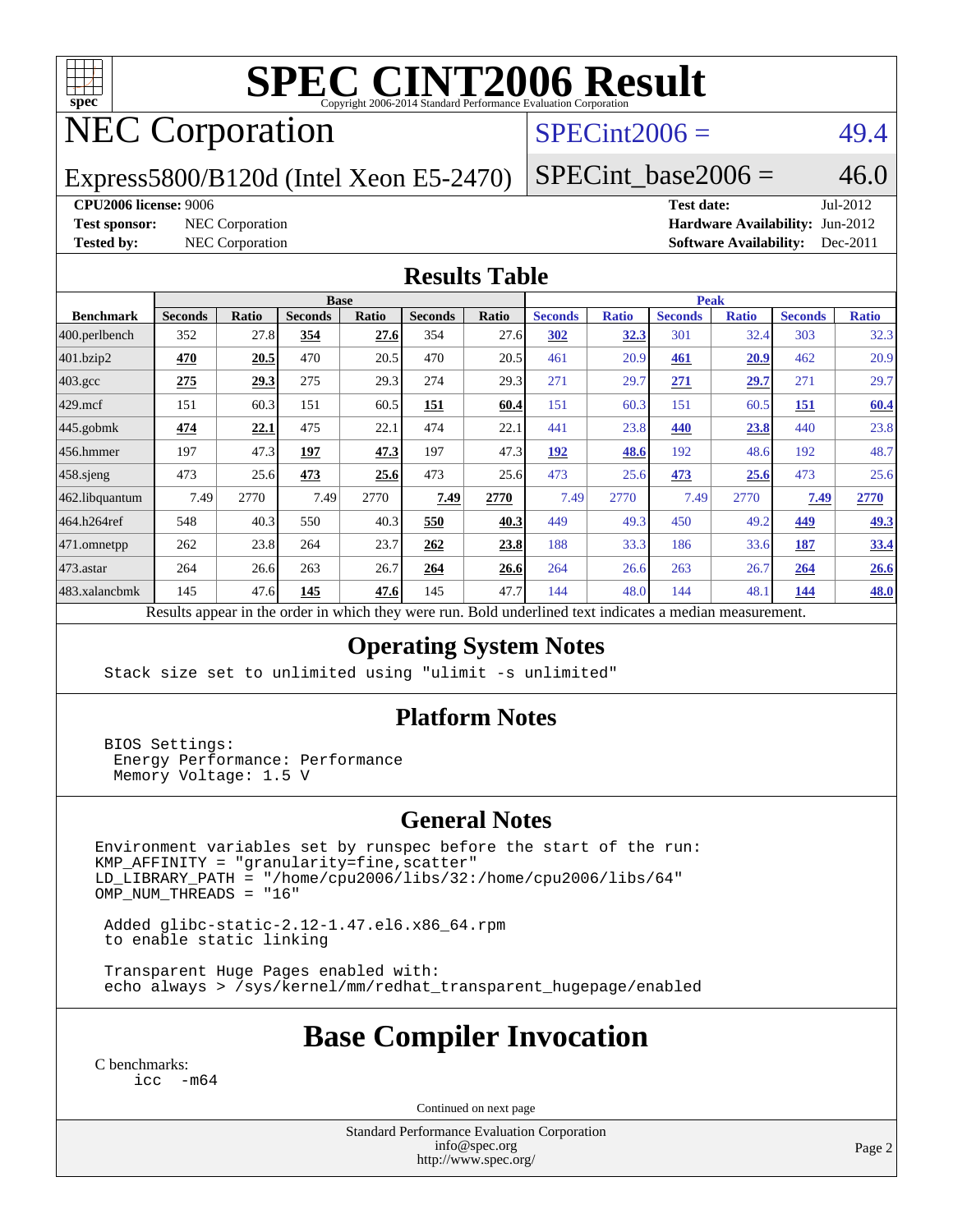| SPEC CINT2006 Evaluation Corporation<br>spec®                                                                                                                                                                                                                     |                                           |  |  |  |  |  |  |  |  |
|-------------------------------------------------------------------------------------------------------------------------------------------------------------------------------------------------------------------------------------------------------------------|-------------------------------------------|--|--|--|--|--|--|--|--|
| <b>NEC Corporation</b>                                                                                                                                                                                                                                            | $SPECint2006 =$<br>49.4                   |  |  |  |  |  |  |  |  |
| Express5800/B120d (Intel Xeon E5-2470)                                                                                                                                                                                                                            | 46.0<br>$SPECint\_base2006 =$             |  |  |  |  |  |  |  |  |
| <b>CPU2006 license: 9006</b>                                                                                                                                                                                                                                      | <b>Test date:</b><br>Jul-2012             |  |  |  |  |  |  |  |  |
| NEC Corporation<br><b>Test sponsor:</b>                                                                                                                                                                                                                           | Hardware Availability: Jun-2012           |  |  |  |  |  |  |  |  |
| <b>Tested by:</b><br>NEC Corporation                                                                                                                                                                                                                              | <b>Software Availability:</b><br>Dec-2011 |  |  |  |  |  |  |  |  |
| <b>Base Compiler Invocation (Continued)</b><br>$C_{++}$ benchmarks:<br>icpc -m64                                                                                                                                                                                  |                                           |  |  |  |  |  |  |  |  |
| <b>Base Portability Flags</b>                                                                                                                                                                                                                                     |                                           |  |  |  |  |  |  |  |  |
| 400.perlbench: -DSPEC_CPU_LP64 -DSPEC_CPU_LINUX_X64                                                                                                                                                                                                               |                                           |  |  |  |  |  |  |  |  |
| 401.bzip2: -DSPEC_CPU_LP64                                                                                                                                                                                                                                        |                                           |  |  |  |  |  |  |  |  |
| 403.gcc: -DSPEC_CPU_LP64<br>429.mcf: -DSPEC_CPU_LP64                                                                                                                                                                                                              |                                           |  |  |  |  |  |  |  |  |
| 445.gobmk: - DSPEC CPU LP64                                                                                                                                                                                                                                       |                                           |  |  |  |  |  |  |  |  |
| 456.hmmer: - DSPEC_CPU_LP64<br>458.sjeng: -DSPEC_CPU_LP64                                                                                                                                                                                                         |                                           |  |  |  |  |  |  |  |  |
| 462.libquantum: -DSPEC_CPU_LP64 -DSPEC_CPU_LINUX                                                                                                                                                                                                                  |                                           |  |  |  |  |  |  |  |  |
| 464.h264ref: -DSPEC_CPU_LP64<br>471.omnetpp: -DSPEC_CPU_LP64                                                                                                                                                                                                      |                                           |  |  |  |  |  |  |  |  |
| 473.astar: -DSPEC_CPU_LP64                                                                                                                                                                                                                                        |                                           |  |  |  |  |  |  |  |  |
| 483.xalancbmk: -DSPEC_CPU_LP64 -DSPEC_CPU_LINUX                                                                                                                                                                                                                   |                                           |  |  |  |  |  |  |  |  |
| <b>Base Optimization Flags</b><br>C benchmarks:<br>-xSSE4.2 -ipo -03 -no-prec-div -parallel -opt-prefetch -auto-p32<br>$C_{++}$ benchmarks:<br>-xSSE4.2 -ipo -03 -no-prec-div -opt-prefetch -auto-p32<br>-Wl,-z, muldefs -L/opt/SmartHeap_8.1/lib64 -lsmartheap64 |                                           |  |  |  |  |  |  |  |  |
| <b>Base Other Flags</b>                                                                                                                                                                                                                                           |                                           |  |  |  |  |  |  |  |  |
| C benchmarks:                                                                                                                                                                                                                                                     |                                           |  |  |  |  |  |  |  |  |
| 403.gcc: -Dalloca=_alloca                                                                                                                                                                                                                                         |                                           |  |  |  |  |  |  |  |  |
| <b>Peak Compiler Invocation</b>                                                                                                                                                                                                                                   |                                           |  |  |  |  |  |  |  |  |
| C benchmarks (except as noted below):<br>$-m64$<br>icc                                                                                                                                                                                                            |                                           |  |  |  |  |  |  |  |  |
| 400.perlbench: icc -m32                                                                                                                                                                                                                                           |                                           |  |  |  |  |  |  |  |  |
| 445.gobmk: icc -m32                                                                                                                                                                                                                                               |                                           |  |  |  |  |  |  |  |  |
| Continued on next page                                                                                                                                                                                                                                            |                                           |  |  |  |  |  |  |  |  |
| <b>Standard Performance Evaluation Corporation</b>                                                                                                                                                                                                                |                                           |  |  |  |  |  |  |  |  |
| info@spec.org<br>http://www.spec.org/                                                                                                                                                                                                                             | Page 3                                    |  |  |  |  |  |  |  |  |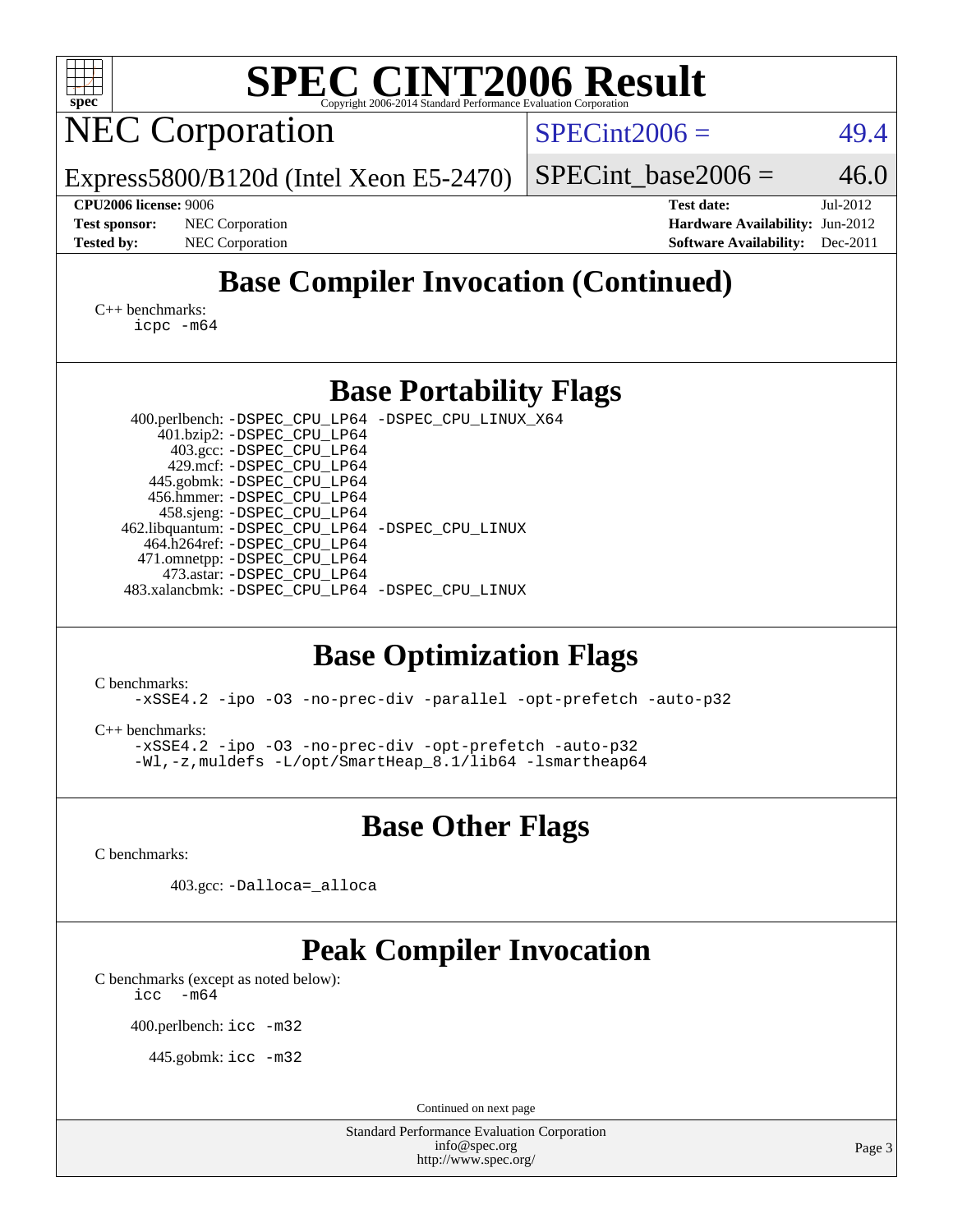

# **[SPEC CINT2006 Result](http://www.spec.org/auto/cpu2006/Docs/result-fields.html#SPECCINT2006Result)**

NEC Corporation

 $SPECint2006 = 49.4$  $SPECint2006 = 49.4$ 

Express5800/B120d (Intel Xeon E5-2470)

SPECint base2006 =  $46.0$ 

**[CPU2006 license:](http://www.spec.org/auto/cpu2006/Docs/result-fields.html#CPU2006license)** 9006 **[Test date:](http://www.spec.org/auto/cpu2006/Docs/result-fields.html#Testdate)** Jul-2012 **[Test sponsor:](http://www.spec.org/auto/cpu2006/Docs/result-fields.html#Testsponsor)** NEC Corporation **NEC Corporation [Hardware Availability:](http://www.spec.org/auto/cpu2006/Docs/result-fields.html#HardwareAvailability)** Jun-2012 **[Tested by:](http://www.spec.org/auto/cpu2006/Docs/result-fields.html#Testedby)** NEC Corporation **[Software Availability:](http://www.spec.org/auto/cpu2006/Docs/result-fields.html#SoftwareAvailability)** Dec-2011

## **[Peak Compiler Invocation \(Continued\)](http://www.spec.org/auto/cpu2006/Docs/result-fields.html#PeakCompilerInvocation)**

464.h264ref: [icc -m32](http://www.spec.org/cpu2006/results/res2012q3/cpu2006-20120712-23642.flags.html#user_peakCCLD464_h264ref_intel_icc_a6a621f8d50482236b970c6ac5f55f93)

[C++ benchmarks \(except as noted below\):](http://www.spec.org/auto/cpu2006/Docs/result-fields.html#CXXbenchmarksexceptasnotedbelow) [icpc -m32](http://www.spec.org/cpu2006/results/res2012q3/cpu2006-20120712-23642.flags.html#user_CXXpeak_intel_icpc_4e5a5ef1a53fd332b3c49e69c3330699)

473.astar: [icpc -m64](http://www.spec.org/cpu2006/results/res2012q3/cpu2006-20120712-23642.flags.html#user_peakCXXLD473_astar_intel_icpc_64bit_fc66a5337ce925472a5c54ad6a0de310)

**[Peak Portability Flags](http://www.spec.org/auto/cpu2006/Docs/result-fields.html#PeakPortabilityFlags)**

 400.perlbench: [-DSPEC\\_CPU\\_LINUX\\_IA32](http://www.spec.org/cpu2006/results/res2012q3/cpu2006-20120712-23642.flags.html#b400.perlbench_peakCPORTABILITY_DSPEC_CPU_LINUX_IA32) 401.bzip2: [-DSPEC\\_CPU\\_LP64](http://www.spec.org/cpu2006/results/res2012q3/cpu2006-20120712-23642.flags.html#suite_peakPORTABILITY401_bzip2_DSPEC_CPU_LP64) 403.gcc: [-DSPEC\\_CPU\\_LP64](http://www.spec.org/cpu2006/results/res2012q3/cpu2006-20120712-23642.flags.html#suite_peakPORTABILITY403_gcc_DSPEC_CPU_LP64) 429.mcf: [-DSPEC\\_CPU\\_LP64](http://www.spec.org/cpu2006/results/res2012q3/cpu2006-20120712-23642.flags.html#suite_peakPORTABILITY429_mcf_DSPEC_CPU_LP64) 456.hmmer: [-DSPEC\\_CPU\\_LP64](http://www.spec.org/cpu2006/results/res2012q3/cpu2006-20120712-23642.flags.html#suite_peakPORTABILITY456_hmmer_DSPEC_CPU_LP64) 458.sjeng: [-DSPEC\\_CPU\\_LP64](http://www.spec.org/cpu2006/results/res2012q3/cpu2006-20120712-23642.flags.html#suite_peakPORTABILITY458_sjeng_DSPEC_CPU_LP64) 462.libquantum: [-DSPEC\\_CPU\\_LP64](http://www.spec.org/cpu2006/results/res2012q3/cpu2006-20120712-23642.flags.html#suite_peakPORTABILITY462_libquantum_DSPEC_CPU_LP64) [-DSPEC\\_CPU\\_LINUX](http://www.spec.org/cpu2006/results/res2012q3/cpu2006-20120712-23642.flags.html#b462.libquantum_peakCPORTABILITY_DSPEC_CPU_LINUX) 473.astar: [-DSPEC\\_CPU\\_LP64](http://www.spec.org/cpu2006/results/res2012q3/cpu2006-20120712-23642.flags.html#suite_peakPORTABILITY473_astar_DSPEC_CPU_LP64) 483.xalancbmk: [-DSPEC\\_CPU\\_LINUX](http://www.spec.org/cpu2006/results/res2012q3/cpu2006-20120712-23642.flags.html#b483.xalancbmk_peakCXXPORTABILITY_DSPEC_CPU_LINUX)

## **[Peak Optimization Flags](http://www.spec.org/auto/cpu2006/Docs/result-fields.html#PeakOptimizationFlags)**

[C benchmarks](http://www.spec.org/auto/cpu2006/Docs/result-fields.html#Cbenchmarks):

 400.perlbench: [-xSSE4.2](http://www.spec.org/cpu2006/results/res2012q3/cpu2006-20120712-23642.flags.html#user_peakPASS2_CFLAGSPASS2_LDCFLAGS400_perlbench_f-xSSE42_f91528193cf0b216347adb8b939d4107)(pass 2) [-prof-gen](http://www.spec.org/cpu2006/results/res2012q3/cpu2006-20120712-23642.flags.html#user_peakPASS1_CFLAGSPASS1_LDCFLAGS400_perlbench_prof_gen_e43856698f6ca7b7e442dfd80e94a8fc)(pass 1) [-ipo](http://www.spec.org/cpu2006/results/res2012q3/cpu2006-20120712-23642.flags.html#user_peakPASS2_CFLAGSPASS2_LDCFLAGS400_perlbench_f-ipo)(pass 2) [-O3](http://www.spec.org/cpu2006/results/res2012q3/cpu2006-20120712-23642.flags.html#user_peakPASS2_CFLAGSPASS2_LDCFLAGS400_perlbench_f-O3)(pass 2) [-no-prec-div](http://www.spec.org/cpu2006/results/res2012q3/cpu2006-20120712-23642.flags.html#user_peakPASS2_CFLAGSPASS2_LDCFLAGS400_perlbench_f-no-prec-div)(pass 2) [-prof-use](http://www.spec.org/cpu2006/results/res2012q3/cpu2006-20120712-23642.flags.html#user_peakPASS2_CFLAGSPASS2_LDCFLAGS400_perlbench_prof_use_bccf7792157ff70d64e32fe3e1250b55)(pass 2) [-opt-prefetch](http://www.spec.org/cpu2006/results/res2012q3/cpu2006-20120712-23642.flags.html#user_peakCOPTIMIZE400_perlbench_f-opt-prefetch) [-ansi-alias](http://www.spec.org/cpu2006/results/res2012q3/cpu2006-20120712-23642.flags.html#user_peakCOPTIMIZE400_perlbench_f-ansi-alias) 401.bzip2: [-xSSE4.2](http://www.spec.org/cpu2006/results/res2012q3/cpu2006-20120712-23642.flags.html#user_peakPASS2_CFLAGSPASS2_LDCFLAGS401_bzip2_f-xSSE42_f91528193cf0b216347adb8b939d4107)(pass 2) [-prof-gen](http://www.spec.org/cpu2006/results/res2012q3/cpu2006-20120712-23642.flags.html#user_peakPASS1_CFLAGSPASS1_LDCFLAGS401_bzip2_prof_gen_e43856698f6ca7b7e442dfd80e94a8fc)(pass 1) [-ipo](http://www.spec.org/cpu2006/results/res2012q3/cpu2006-20120712-23642.flags.html#user_peakPASS2_CFLAGSPASS2_LDCFLAGS401_bzip2_f-ipo)(pass 2) [-O3](http://www.spec.org/cpu2006/results/res2012q3/cpu2006-20120712-23642.flags.html#user_peakPASS2_CFLAGSPASS2_LDCFLAGS401_bzip2_f-O3)(pass 2) [-no-prec-div](http://www.spec.org/cpu2006/results/res2012q3/cpu2006-20120712-23642.flags.html#user_peakCOPTIMIZEPASS2_CFLAGSPASS2_LDCFLAGS401_bzip2_f-no-prec-div) [-prof-use](http://www.spec.org/cpu2006/results/res2012q3/cpu2006-20120712-23642.flags.html#user_peakPASS2_CFLAGSPASS2_LDCFLAGS401_bzip2_prof_use_bccf7792157ff70d64e32fe3e1250b55)(pass 2) [-auto-ilp32](http://www.spec.org/cpu2006/results/res2012q3/cpu2006-20120712-23642.flags.html#user_peakCOPTIMIZE401_bzip2_f-auto-ilp32) [-opt-prefetch](http://www.spec.org/cpu2006/results/res2012q3/cpu2006-20120712-23642.flags.html#user_peakCOPTIMIZE401_bzip2_f-opt-prefetch) [-ansi-alias](http://www.spec.org/cpu2006/results/res2012q3/cpu2006-20120712-23642.flags.html#user_peakCOPTIMIZE401_bzip2_f-ansi-alias) 403.gcc: [-xSSE4.2](http://www.spec.org/cpu2006/results/res2012q3/cpu2006-20120712-23642.flags.html#user_peakCOPTIMIZE403_gcc_f-xSSE42_f91528193cf0b216347adb8b939d4107) [-ipo](http://www.spec.org/cpu2006/results/res2012q3/cpu2006-20120712-23642.flags.html#user_peakCOPTIMIZE403_gcc_f-ipo) [-O3](http://www.spec.org/cpu2006/results/res2012q3/cpu2006-20120712-23642.flags.html#user_peakCOPTIMIZE403_gcc_f-O3) [-no-prec-div](http://www.spec.org/cpu2006/results/res2012q3/cpu2006-20120712-23642.flags.html#user_peakCOPTIMIZE403_gcc_f-no-prec-div) [-inline-calloc](http://www.spec.org/cpu2006/results/res2012q3/cpu2006-20120712-23642.flags.html#user_peakCOPTIMIZE403_gcc_f-inline-calloc) [-opt-malloc-options=3](http://www.spec.org/cpu2006/results/res2012q3/cpu2006-20120712-23642.flags.html#user_peakCOPTIMIZE403_gcc_f-opt-malloc-options_13ab9b803cf986b4ee62f0a5998c2238) [-auto-ilp32](http://www.spec.org/cpu2006/results/res2012q3/cpu2006-20120712-23642.flags.html#user_peakCOPTIMIZE403_gcc_f-auto-ilp32)  $429$ .mcf: basepeak = yes 445.gobmk: [-xSSE4.2](http://www.spec.org/cpu2006/results/res2012q3/cpu2006-20120712-23642.flags.html#user_peakPASS2_CFLAGSPASS2_LDCFLAGS445_gobmk_f-xSSE42_f91528193cf0b216347adb8b939d4107)(pass 2) [-prof-gen](http://www.spec.org/cpu2006/results/res2012q3/cpu2006-20120712-23642.flags.html#user_peakPASS1_CFLAGSPASS1_LDCFLAGS445_gobmk_prof_gen_e43856698f6ca7b7e442dfd80e94a8fc)(pass 1) [-prof-use](http://www.spec.org/cpu2006/results/res2012q3/cpu2006-20120712-23642.flags.html#user_peakPASS2_CFLAGSPASS2_LDCFLAGS445_gobmk_prof_use_bccf7792157ff70d64e32fe3e1250b55)(pass 2) [-ansi-alias](http://www.spec.org/cpu2006/results/res2012q3/cpu2006-20120712-23642.flags.html#user_peakCOPTIMIZE445_gobmk_f-ansi-alias) 456.hmmer: [-xSSE4.2](http://www.spec.org/cpu2006/results/res2012q3/cpu2006-20120712-23642.flags.html#user_peakCOPTIMIZE456_hmmer_f-xSSE42_f91528193cf0b216347adb8b939d4107) [-ipo](http://www.spec.org/cpu2006/results/res2012q3/cpu2006-20120712-23642.flags.html#user_peakCOPTIMIZE456_hmmer_f-ipo) [-O3](http://www.spec.org/cpu2006/results/res2012q3/cpu2006-20120712-23642.flags.html#user_peakCOPTIMIZE456_hmmer_f-O3) [-no-prec-div](http://www.spec.org/cpu2006/results/res2012q3/cpu2006-20120712-23642.flags.html#user_peakCOPTIMIZE456_hmmer_f-no-prec-div) [-unroll2](http://www.spec.org/cpu2006/results/res2012q3/cpu2006-20120712-23642.flags.html#user_peakCOPTIMIZE456_hmmer_f-unroll_784dae83bebfb236979b41d2422d7ec2) [-auto-ilp32](http://www.spec.org/cpu2006/results/res2012q3/cpu2006-20120712-23642.flags.html#user_peakCOPTIMIZE456_hmmer_f-auto-ilp32) [-ansi-alias](http://www.spec.org/cpu2006/results/res2012q3/cpu2006-20120712-23642.flags.html#user_peakCOPTIMIZE456_hmmer_f-ansi-alias) 458.sjeng: basepeak = yes  $462$ .libquantum: basepeak = yes Continued on next page

> Standard Performance Evaluation Corporation [info@spec.org](mailto:info@spec.org) <http://www.spec.org/>

Page 4